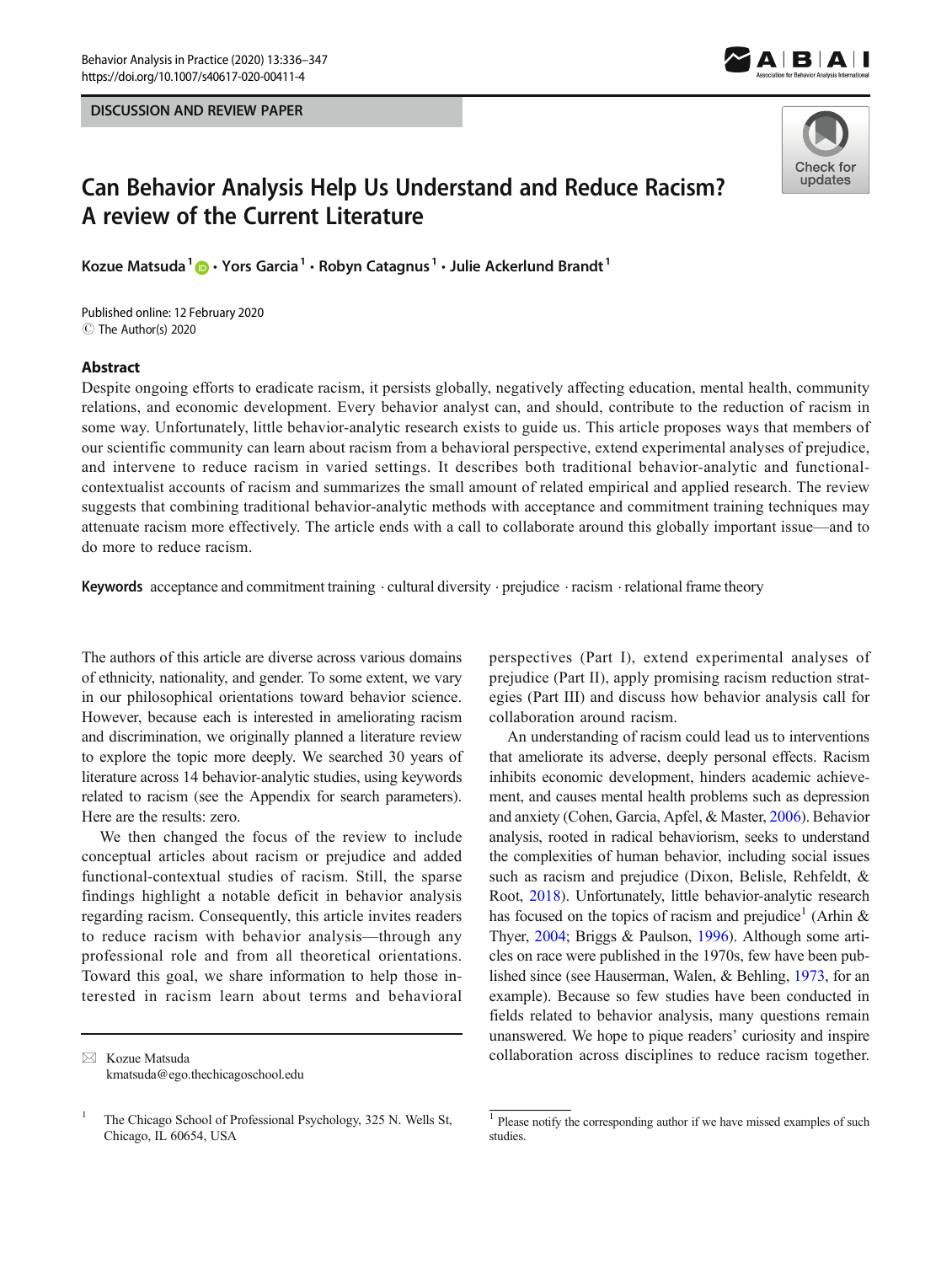Thus, we begin by orienting readers with definitions and two behavioral views of prejudice.

# Part I: Understanding Racism, Prejudice, and Bias—Two Perspectives

We use *racism, prejudice,* and *racial bias* throughout the article. Behavior science lacks technical definitions for these words. Moreover, the terms are used interchangeably in everyday vernacular language, and they can apply to observable and private behaviors. For this article, we use the following definitions.

Racism is "a belief that one's own racial or ethnic group is superior, or that other such groups represent a threat to one's cultural identity, racial integrity, or economic well-being" (Racism, [2019a\)](#page-11-0). It is also "a belief that race is the primary determinant of human traits and capacities and that racial difference produces an inherent superiority of a particular race" (Racism, [2019b\)](#page-11-0).

Prejudice is a "preconceived opinion not based on reason or experience," including "unreasoned dislike, hostility, or antagonism towards, or discrimination against, a race, sex, or other class of people" (Prejudice, [2019\)](#page-11-0). Racial prejudice is a specific form of racism involving socially inappropriate and discriminatory behaviors, including verbal behavior, directed at members of an ethnic group (Briggs & Paulson, [1996;](#page-9-0) Lai et al., [2016\)](#page-10-0).

Biased behavior is not inherently negative, and every human behaves in biased ways. Problems arise when biased behaviors lead to adverse outcomes for self and others. Bias, in the context of racism, is often used as a synonym for prejudice. It is an "inclination or prejudice for or against one person or group, especially in a way considered to be unfair". Humans can, of course, overtly behave in biased ways. However, many psychology researchers study "implicit cognitive bias." It is often a mentalistic, explanatory construct. However, behavior analysts define implicit bias as "behavior that is influenced in an implicit manner by cues that function as an indicator of the social group to which others belong" (De Houwer, [2019](#page-9-0), p. 835), and the behavior is "implicit" if it occurs quickly in nonconscious or unintentional ways. The current article references many studies about this behavioral phenomenon, so we further explain the term in a later section.

# A Behavior-Analytic View of Racial Prejudice

How do people around the globe learn to exhibit beliefs, attitudes, and behaviors based on skin color or ethnoracial background? As noted, behavior-analytic studies related to racism and prejudice are regrettably scarce (see Arhin & Thyer, [2004\)](#page-9-0). Nevertheless, research in behavior analysis may help us understand how racial prejudice originates and grows. A behavior-analytic account of bias may include contingencies of reinforcement or punishment, motivating operations, stimulus control, and verbal processes such as self-talk or rumination (see Critchfield, Barnes-Holmes, & Dougher, [2018](#page-9-0), for a review). Racism and prejudice may develop, generally, through three basic direct-contingency principles: respondent, operant, and observational learning. In these three cases, direct contingencies mean that all behavior is learned through direct experience with the contingencies of reinforcement and under similar topographical stimulus control. (For interesting and thorough reviews of the behavior-analytic account of racism, see Arhin & Thyer, [2004,](#page-9-0) and Briggs & Paulson, [1996\)](#page-9-0).

Respondent learning occurs when a neutral stimulus (NS) is paired with an unconditioned stimulus (UCS) and becomes a conditioned stimulus (CS), which elicits a conditioned response (CR). For example, an NS (a Black person) is paired with an immediate presentation of a UCS (a frightening murder), which produces a an unconditioned response UCR (horror or fear). A subsequent incident involving a Black individual may trigger racist responses such as "Blacks are frightening," even though that individual was not involved in a murder.

Operant learning of racial prejudice occurs through reinforcement or punishment contingencies (Arhin & Thyer, [2004\)](#page-9-0). For example, a person who gains attention and peer approval after expressing racist views is more likely to continue expressing such views (Briggs & Paulson, [1996](#page-9-0)). Observational learning involves direct observation or modeling of others' racist behaviors (Skinner, Olson, & Meltzoff, [2019\)](#page-11-0). For example, children whose parents make racist remarks or engage in race-based attacks may develop, practice, and perpetuate racially discriminatory behaviors.

Stimulus generalization is another process that may explain aspects of racism. Consider a child who watches a television show presenting White characters as brave police officers and Black characters as criminals. Repeatedly, on different shows, the White police officers arrest Black individuals. After such repeated exposures, the child may think or say that all White persons are brave, whereas Black persons are criminals. In this example, the child acquires a racial bias through exposure to the contingencies of reinforcement, and it generalizes to people who look alike.

To summarize, direct-contingency processes, including conditioning and stimulus generalization, do help explain racism from the behavior-analytic perspective. Researchers in the field of relational frame theory (RFT) offer an alternative account to the traditional behavior-analytic description of racism and prejudice. They describe related behavioral phenomena through a process of derived relational responding (DRR; Critchfield et al., [2018\)](#page-9-0) and have published more extensively about racial prejudice. Behavior-analytic audiences could find inspiration in their work, so we provide a short primer in this article.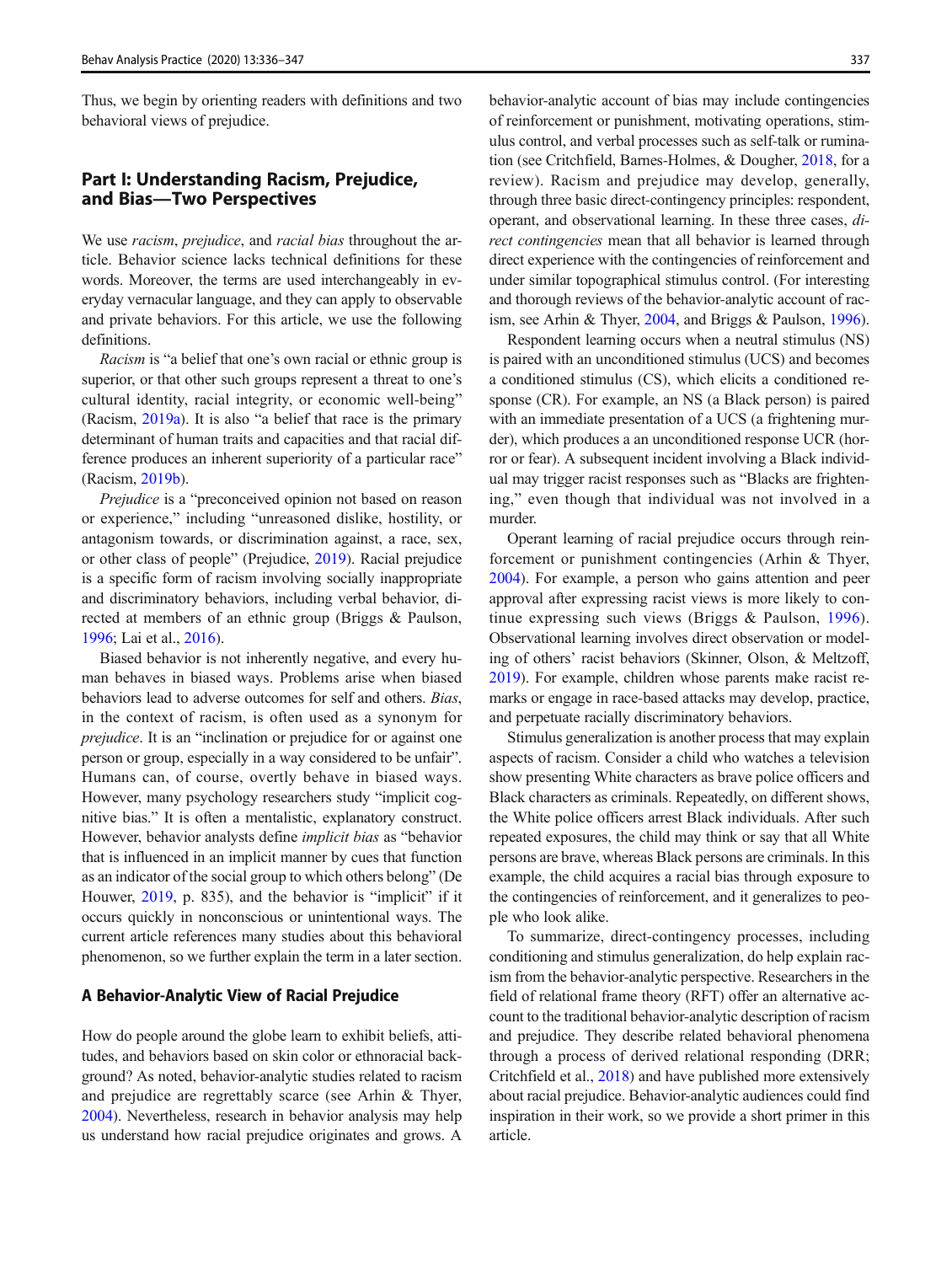## A Functional-Contextual View of Racial Prejudice

Functional contextualism, a philosophical approach rooted in pragmatism, has commonalities with radical behaviorism. Yet it varies in terms of the focus on specific scientific goals, specifically predicting and influencing psychological occurrences with precision, scope, and depth (see Gifford & Hayes, [1999,](#page-10-0) for details). Stated differently, the accuracy of scientific analysis is defined by the effectiveness of prediction and influence ("what works") and by its unit of analysis: the whole organism interacting with its environmental context. In functional contextualism, any method, procedure, or technique can be used as long as it contributes to the prediction and influence of behavior in a particular context.

Researchers in RFTwork from the functional-contextualistic philosophical tradition, but behavior analysts should be aware of racism research conducted through the RFT lens. RFT suggests respondent, operant, and observational accounts of prejudice may not be complete without considering DRR processes (Critchfield et al., [2018](#page-9-0); de Carvalho & de Rose, [2014;](#page-9-0) Dixon, Branon, Nastally, & Mui, [2009](#page-9-0); McGlinchey & Keenan, [1997\)](#page-10-0). Derived means acquiring some behaviors without direct exposure to contingencies of reinforcement. Relational means responding to one stimulus in terms of another stimulus—for instance, saying "faster" when asked to choose between options. Furthermore, humans learn derived stimulus relations. Take, for example, a child who learns that the contextual cue "brighter" means that something is more brilliant than another thing. After multiple exposures using the same contextual cue, a child may derive that light colors are "brighter" than "darker" colors. After further exposure, the same child relates that "brighter" means someone is smart or intelligent. Consequently, the relations become independent from the topographical character of the stimulus. In other words, arbitrary relations develop (Stewart, McElwee, & Ming, [2013\)](#page-11-0).

Coordination or equivalence relations are the most basic form of DRR that may aid in the understanding of racial prejudice. For example, imagine a child learns an arbitrary relation between Stimulus A (Santa Claus) and Stimulus B (White person). Then, she sees a television show that portrays Stimulus C (being gentle and kind) with Stimulus A (Santa Claus). The child might then say, "White people are nice and kind," "Santa Claus is White," or "Kind people are like Santa Claus." Other more advanced relations are equally likely—for example, opposition or comparison. In the previous example, the child may also learn that "unkind" is the opposite of "gentle." Without further training, she might say, "I do not like people who are unkind," or she may compare being gentle with other qualities—for instance, "Gentle people are nicer than unkind people." Once a child is exposed to multiple social conventions, myriad relations are likely to emerge without additional exposure to the contingencies of reinforcement (Critchfield et al., [2018\)](#page-9-0).

Research into derived stimulus relations may explain some complicated human social phenomena (Kohlenberg, Hayes, & Hayes, [1991](#page-10-0); McGlinchey & Keenan, [1997](#page-10-0); Roche, Barnes-Holmes, Barnes-Holmes, Stewart, & O'Hora, [2002\)](#page-11-0). RFT describes multiple ways of relating stimulus events (Critchfield et al., [2018;](#page-9-0) Stewart et al., [2013](#page-11-0)) involved in the development of prejudice. From the perspective of RFT, racial prejudice involves a derived transformation of stimulus function across relations, based on direct or verbal contact with the functions of a few members of a specific group. For example, in the 1970s, people were introduced to Asian refugees fleeing by boat via frequent news reports referring to them as poor "boat people." Those who have a history with these news reports may perceive Asians as poor, hardworking, or lacking in English proficiency. Conversely, people who frequently see Asian names on lists of successful businesspersons may see them as wealthy, cold, or intelligent. With these types of relations, RFT has been used to model racism and prejudice.

## Part II: Research About Racial Prejudice

Many functional-contextual studies have examined racismrelated behaviors over the past decades (Barnes-Holmes, Murphy, Barnes-Holmes, & Stewart, [2010](#page-9-0); Dixon et al., [2009;](#page-9-0) Watt, Keenan, Barnes, & Cairns, [1991\)](#page-11-0). Stimulus equivalence and RFT research might explain how people acquire racist beliefs (Watt et al., [1991\)](#page-11-0) or attitudes toward the color of skin (de Carvalho & de Rose, [2014;](#page-9-0) Mizael, de Almeida, Silveira, & de Rose, [2016\)](#page-10-0) through the relations of social categorization (McGlinchey & Keenan, [1997](#page-10-0)).

Stimulus equivalence studies teach us that bias exists and can be measured behaviorally and that established biases are difficult to overcome, but we can explore ways to reduce bias experimentally in the laboratory. Several studies have demonstrated these findings, and we summarize a few in the following sections. We discuss the measurement of biased responding, the existence and persistence of bias, and examples of laboratory procedures to reduce bias.

#### Measuring Bias

We need to find aspects of racial prejudice that we can measure in the laboratory if we hope to research it. Overt prejudiced behaviors, such as comments or actions that demonstrate bias, are observable (Guerin, [2003,](#page-10-0) [2005](#page-10-0)). In applied settings, many observable behaviors related to organizational, educational, and societal interactions could be measured as they relate to prejudicial or racist actions. In a rare empirical behavior-analytic study, educator bias was measured (Knochel, Blair, Kincaid, & Randazzo, [2019](#page-10-0)). Data collected on the rate of behavior-specific praise and reprimands to children of different demographic categories (White, Black,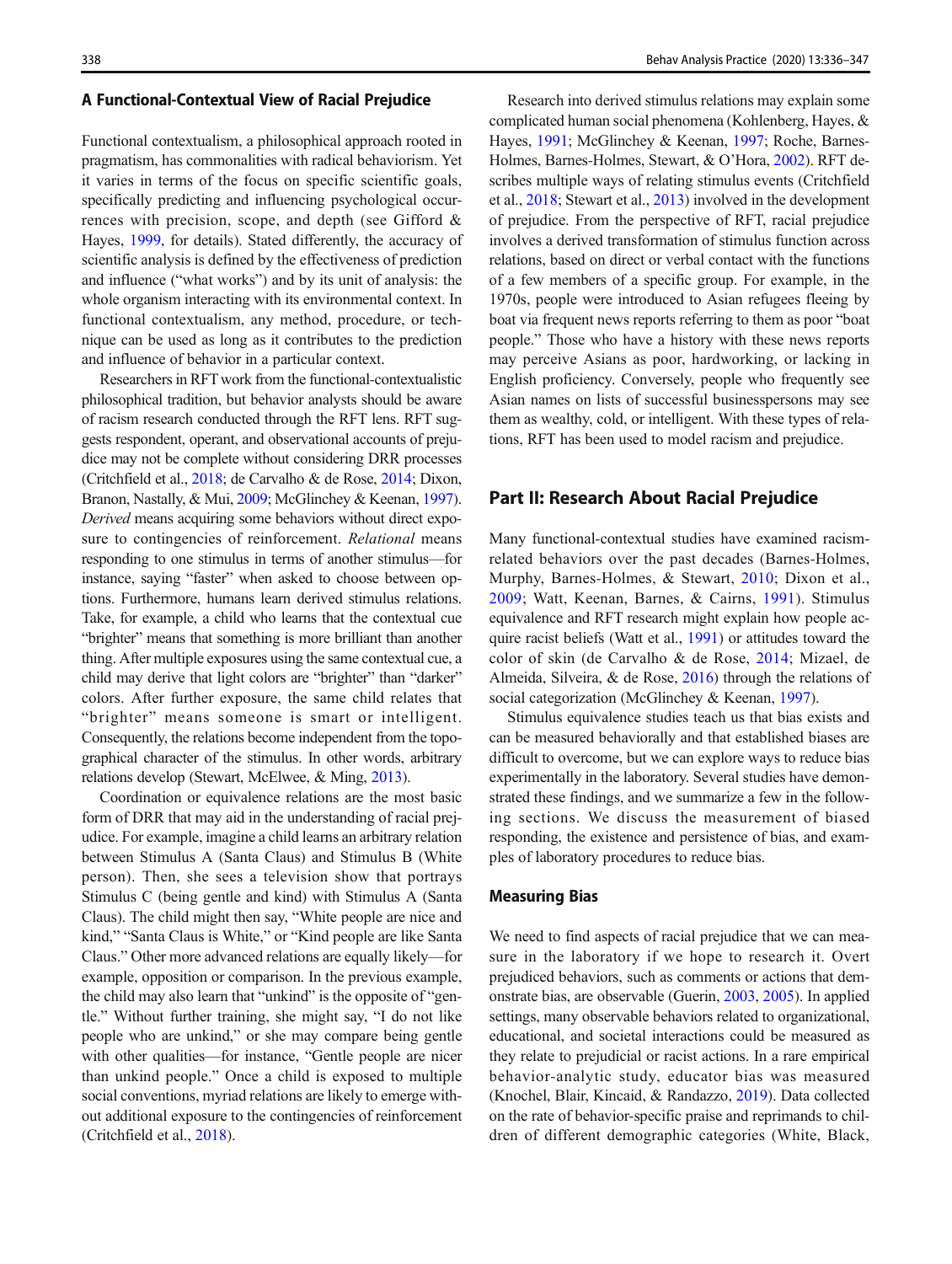Latinx, Other) revealed prejudicial teacher behaviors. White students received more praise from teachers, whereas Black students received more reprimands from teachers.

Covert or implicit racial prejudice is more challenging to measure accurately—especially when participants may be socially motivated to appear less prejudiced. Researchers in social science and behavior analysis developed the implicit relational assessment procedure (IRAP) to measure implicit bias (Barnes-Holmes et al., [2010](#page-9-0)). The IRAP is a computer-based procedure for measuring implicit cognition, or the "relatively quick reactions that cohere with the respondent's prevailing learning history in respect to the trial content" (Drake et al., [2015,](#page-9-0) p. 71). During each trial of a computerized IRAP, participants quickly respond to pairs of stimuli, such as words, pictures, or statements, in relation to contextual cues at the top of a computer screen. For example, one stimulus, an image or phrase at the top of the screen, has one relational cue right below it. Two response options are presented further down the screen, such as "correct" or "incorrect." The participant selects one or the other.

The assessment often uses a relational elaboration and coherence model to assess a brief, immediate relational response (BIRR). That is, participants may display an instant response (i.e., a BIRR) under specific contextual (stimulus) control, which is said to reflect an implicit bias (Barnes-Holmes et al., [2010](#page-9-0)). In the IRAP, participants might respond to phrases such as "I think Black people are . . ." or "I think White people are . . ." by selecting responses that range from negative (e.g., stupid) to positive (e.g., intelligent; Power, Harte, Barnes-Holmes, & Barnes-Holmes, [2017](#page-11-0)). The test does not measure the relative strength, probability, or persistence of relational responses. Instead, response latency is measured by how many milliseconds elapse between the onset of the trial and the participant selecting a response (Barnes-Holmes et al., [2010](#page-9-0); Kishita, Muto, Ohtsuki, & Barnes-Holmes, [2014\)](#page-10-0). Slightly slower responding indicates stimulus pairings are not representative of a learning history or are inconsistent with a social norm for the respondent. Such responses are considered evidence of biased responding (Drake et al., [2015](#page-9-0)). In other words, if the participant's response on a given trial is consistent with his or her BIRR, then his or her response should be quicker than when he or she must respond in an inconsistent manner.

Thus, we might use the IRAP to measure "how behavior (i.e., response times) can be influenced by race-related cues even when people do not have the intention to be influenced by those cues" (De Houwer, [2019,](#page-9-0) p. 838). In other words, bias is behavior. Despite theoretical differences about what the IRAP is said to measure, the test has emerged as one reliable and valid measure of relational repertoires as they relate to racial prejudice (Drake et al., [2015;](#page-9-0) Golijani-Moghaddam, Hart, & Dawson, [2013](#page-10-0)).

# DRR Research on the Existence and Persistence of Bias

Studies with the IRAP reveal something about how learning histories affect biased responding. Our learning histories create bias and make bias hard to overcome. Behavioral researchers have studied preexperimental learning histories to evaluate how much prior social learning interferes with forming new stimulus equivalence classes (Kohlenberg et al., [1991;](#page-10-0) McGlinchey & Keenan, [1997;](#page-10-0) Watt et al., [1991](#page-11-0)). The following examples illustrate learning history effects related to bias about ethnonationalist names or symbols and religion, race, or gender categorization. Overall, they provide evidence that racial biases exist and that changing them is difficult.

In one study, Northern Irish participants were trained to match three traditionally Northern Irish Catholic names to three 3-letter nonsense syllables and subsequently to match these nonsense syllables to three traditionally Protestant symbols. Sixty percent of those who had experienced ethnonationalist conflict failed to demonstrate expected laboratory-induced equivalence responses when Catholic names and Protestant symbols were conditionally related to common nonsense syllables (Watt et al., [1991](#page-11-0)). These results suggest that the preexperimental history of participants may have interfered with the development of equivalence classes when using socially loaded stimuli.

Another study examined the ability of younger participants with biases related to skin color to create equivalence classes with "positive" symbols and human faces of color. They pretested participants by asking them to match faces of Black and White men with either positive or negative symbols. They then trained participants to match positive and negative symbols to two geometric shapes, which were matched to Black faces and an arbitrary picture, respectively. Only one of four children exhibited an emergent relation between Black faces and positive symbols (de Carvalho & de Rose, [2014](#page-9-0)). The outcomes show that previous learning histories related to racism can be extremely challenging to overcome.

Another study in Northern Ireland examined social categorization bias among children and adults. Researchers trained Catholic and Protestant participants, ranging in age from primary school children to adults, to match a Protestant or Catholic stimulus to an arbitrary stimulus and then to match the arbitrary stimulus to a different Protestant or Catholic stimulus. They trained the stimulus classes in such a way that emergent relations would include both a Protestant and a Catholic member. None of the older participants demonstrated equivalence on the tests. However, the younger participants, who had shorter learning histories in their verbal communities, demonstrated equivalence (McGlinchey & Keenan, [1997\)](#page-10-0).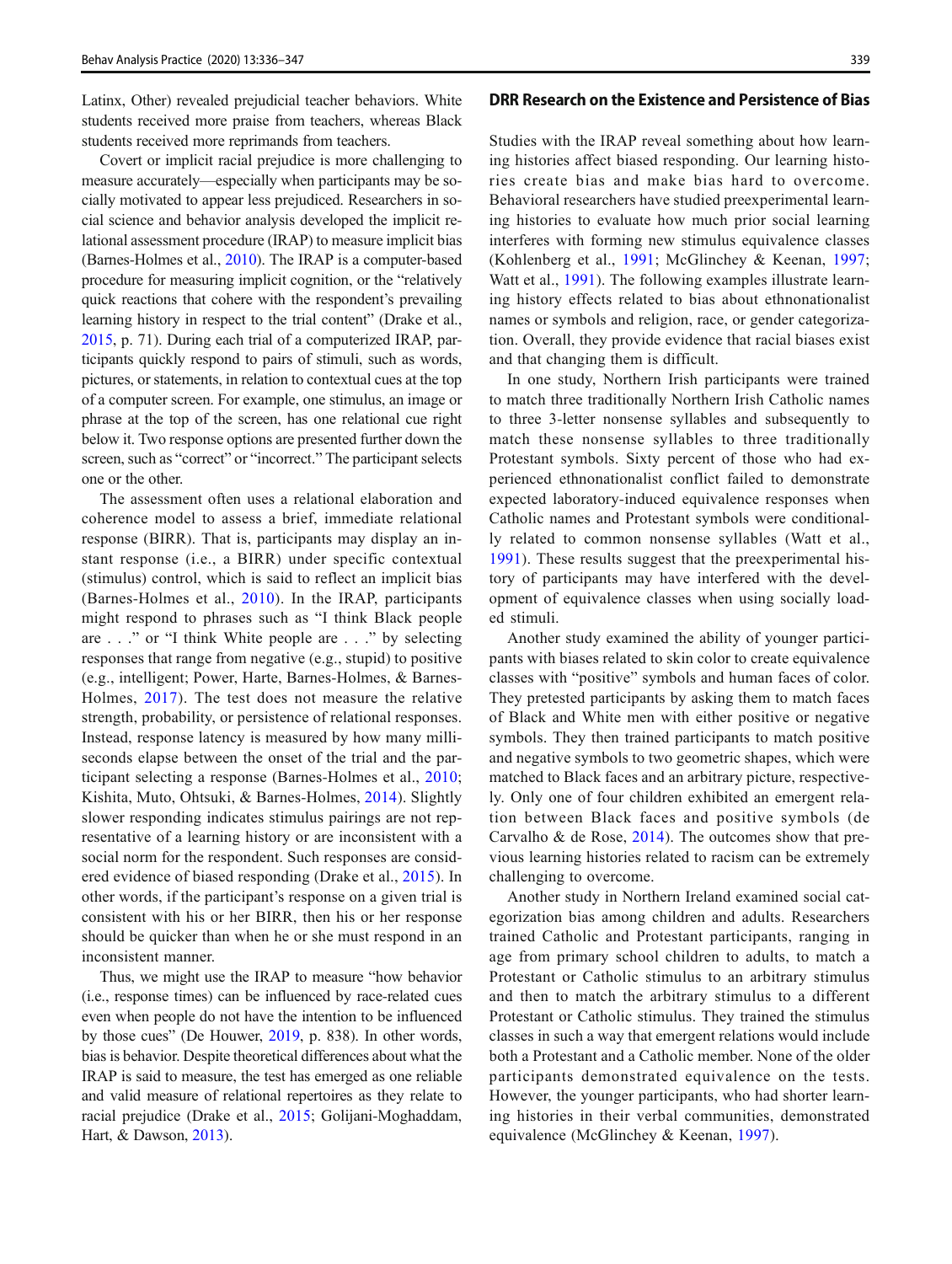In two other experiments, researchers trained participants to form stimulus classes that consisted of male and female names to create a transfer of contextual control across verbal relations that previously existed in the individuals' repertoire and among experimentally derived equivalence classes. They found that the transfer of contextual control among stimulus classes was possible without specific training in these relations, both among previously learned verbal classes and among those that formed experimentally. The outcome suggests that decreasing social stereotyping requires changes in the contextual control of verbal relationships (Kohlenberg et al., [1991](#page-10-0)). Together, these studies tell us that learned biases are difficult to overcome in the laboratory, but it may be possible.

Summary of DRR research about bias. Basic research about DRR supports the idea that people learn to engage in racially prejudiced behaviors and that researchers can measure prejudice. It helps us understand bias as a process under specific contextual control. Researchers recreating and testing bias in laboratory settings help us understand how racial prejudice develops or persists. Interested researchers should extend these studies to decrease racial biases—and test alternative ones with new populations and methods. Racial prejudice is resistant to change, but some promising procedures have been developed.

# Research to Reduce Bias

If changing stereotypes or biases requires changing contextual control or verbal relationships, how do we do that? Several DRR studies demonstrate that stimulus equivalence training procedures may reduce bias, as measured by laboratory tests. For example, it is possible to change contextual features that control preestablished relations (Dixon & Lemke, [2007](#page-9-0); Mizael et al., [2016\)](#page-10-0) or expose people to counterstereotypical exemplars (Lai et al., [2016](#page-10-0)). We are not claiming that these procedures are changing prejudices in the long term, nor that they prevent overt racist behaviors outside the laboratory, but they may inform our thinking on the topic of potential interventions that can.

Several groups of researchers have investigated prejudice against Middle Eastern people. The first attempted to reduce prejudice with match-to-sample procedures (Dixon, Zlomke, & Rehfeldt, [2006b\)](#page-9-0). Using a reinforcement procedure, researchers tried to train college students of American heritage to form relations between American and terrorist stimuli. The participants did not demonstrate the expected derived relations. Next, the researchers trained participants to match terrorist or American stimuli with "unity," "peace," and "resolve." Under these conditions, participants were able to demonstrate some aspects of equivalence relations, though they still made frequent matching errors.

Two other studies demonstrated similar findings. First, U.S. citizens were trained to match Middle Eastern words, terrorist images, and American images (Dixon, Rehfeldt, Zlomke, & Robinson, [2006a,](#page-9-0) Dixon, Zlomke, & Rehfeldt, [2006b\)](#page-9-0). In this study, too, the participants still made matching errors by responding in socially normative ways—for example, matching terrorist stimuli to terrorist stimuli—and derived relations were not observed. In another study, U.S. citizens were trained to match terrorist, American/terrorist mixed, and neutral flower images (Dixon, Rehfeldt, Zlomke, & Robinson, [2006a\)](#page-9-0). The results suggest that participants had difficulty forming equivalence classes consisting of terrorist images and American images, yet they had no difficulty forming such classes involving only terrorist images. This study provides more evidence that preexisting relations or rules make forming new, contradictory relations difficult.

Another study suggests it may be possible to change racial prejudice about Middle Eastern people through these kinds of interventions, although learning histories make it hard (Dixon & Lemke, [2007](#page-9-0)). Researchers asked U.S. college students to rate Middle Eastern males, American males, and everyday objects using a Likert-type scale ranging from 1 (evil) to 10 (good). Participants demonstrated a prejudiced rating toward images of Middle Eastern males as evil during pretesting. However, after match-to-sample training, images of Middle Eastern males were rated closer to good, demonstrating that relational training can affect preexisting prejudice functions.

A more recent study investigated whether learning a new matching task might mitigate racial biases among children. The participants had shown "a pronounced negative bias toward Black faces before training" (Mizael et al., [2016](#page-10-0), p. 451). The matching task was designed to create new equivalence relations between positive symbols and Black faces. After the procedure, all the children demonstrated the expected equivalence relations that were trained. More importantly, the learning process reduced the children's negative biases toward Black faces (Mizael et al., [2016](#page-10-0)). The transfer of stimulus function may have reduced racial bias regarding skin color. Could interventions developed from these types of laboratory procedures be applied to reduce racism on a larger scale?

# Part III: Interventions to Reduce Racial Prejudice

The aforementioned studies described DRR laboratory protocols designed to reduce bias. What the research tells us is that adding more relations to the network, for example, "Latin people come to the United States to work, not to steal," does not modify the preestablished biases. Instead, it makes them harder to extinguish. Maybe a different approach is needed, one that decreases the impact of rules and the transformation of function across the relational networks. Basic research on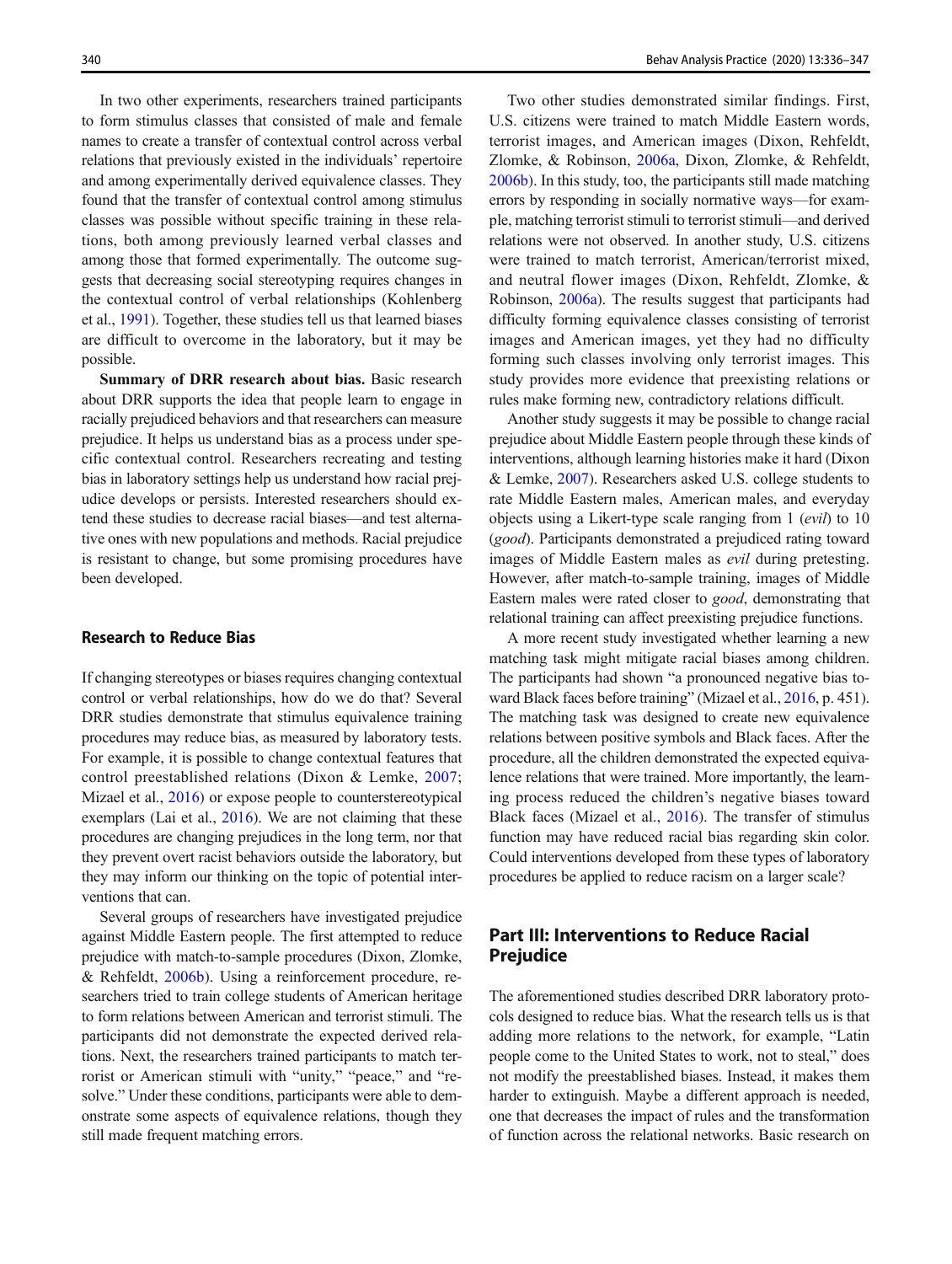mindfulness procedures (Edwards et al., [2017;](#page-9-0) Hooper, Villatte, Neofotistou, & McHugh, [2010;](#page-10-0) Lueke & Gibson, [2015,](#page-10-0) [2016\)](#page-10-0) has shown promising results in diminishing the dominance of verbal rules over problem behaviors. A relatively new procedure rooted in RFT principles that combines mindfulness and behavioral-based procedures called acceptance and commitment therapy (ACT) stems from the early 1980s (see Zettle, [2005,](#page-11-0) for a historical and empirical review). In the past few years, researchers have published studies on acceptance and commitment training (ACTr) for parent training (Corti et al., [2018;](#page-9-0) Gould, Tarbox, & Coyne, [2018;](#page-10-0) Hahs, Dixon, & Paliliunas, [2018](#page-10-0); Pennefather, Hieneman, Raulston, & Caraway, [2018\)](#page-10-0), gambling (Dixon, Wilson, & Habib, [2016\)](#page-9-0), decreasing impulsivity (Dixon et al., [2019](#page-9-0)), reducing inflexible behavior (Szabo, [2019\)](#page-11-0), teaching job interview skills (Brazeau et al., [2017](#page-9-0)), training staff (Castro, Rehfeldt, & Root, [2016;](#page-9-0) Chancey et al., [2018](#page-9-0)), and increasing academic performance (Paliliunas, Belisle, & Dixon, [2018](#page-10-0)). ACT may also help us intervene on critical social issues related to racial bias (Levin et al., [2016](#page-10-0); Lillis & Hayes, [2007](#page-10-0)).

#### What Is ACTr?

ACTr stands for the use of ACT procedures in diverse contexts other than traditional clinical settings. Few studies have assessed interventions to reduce bias or to attenuate the effects of racial bias on individuals. Most of those published focus on interventions with ACTr, which includes procedures and interventions that deal with private behaviors (Hoffmann, Contreras, Clay, & Twohig, [2016\)](#page-10-0). The overall approach teaches people mindfulness, acceptance, and defusion strategies in the service of observable behaviors that align with their values, as well as skills for goal achievement.

ACTr interventions target six processes: the present moment, acceptance, defusion, self-as-context, values, and committed action. These are processes that help people be mindful and accepting of the present moment while remaining committed to changing their behavior to align with personal values (Hayes, Levin, Plumb-Vilardaga, Villatte, & Pistorello, [2013\)](#page-10-0).

Contacting the present moment is fully focusing attention on our current experiences right now, rather than in the future or the past (Hoffmann et al., [2016](#page-10-0)). Research has shown that being present in the moment can decrease stress levels for caregivers of individuals with autism (Donnchadha, [2018](#page-9-0)), increase sustained attention for children (Enoch & Dixon, [2017](#page-9-0)), and reduce implicit racial bias (Lueke & Gibson, [2015\)](#page-10-0). For example, individuals with autism better tolerated turn taking when taught to contact the present moment while waiting for their turn in a game. They learned to be present in the moment by paying attention to sounds, colors, and textures while waiting (Szabo, [2019](#page-11-0)).

Acceptance refers to actively engaging with the direct and derived effects of aversive functions as they occur (Hoffmann et al., [2016\)](#page-10-0). For example, parents may face multiple aversive consequences when dealing with their children's behavior. When implementing an extinction procedure, a parent might practice covert self-talk such as "I am hurting my child" or "I cannot handle this crying." Through different metaphors and exercises, parents may be taught to engage with the aversive consequence of implementing behavioral procedures and accept them with less distress. Acceptance teaches us to feel or experience the current moment, as we engage with the present, without being overwhelmed by it or trying to avoid it. Studies suggest that acceptance-based procedures help parents cope with painful or unpleasant emotions during parenting (Gould et al., [2018\)](#page-10-0), improve social isolation in mothers of children who have autism (Lunsky, Fung, Lake, Steel, & Bryce, [2018\)](#page-10-0), and decrease parental stress levels (Corti et al., [2018](#page-9-0)).

Defusion disrupts the context that controls ineffective and rigid functions of private responding and teaches individuals to respond to the direct properties of the environmental stimuli (Hoffmann et al., [2016](#page-10-0)). In other words, it teaches us to experience or observe private events, such as thoughts and verbal behavior, without becoming caught up in them. When added to exposure and response-prevention procedures, defusion helped to decrease ritualistic behaviors in children with autism (Eilers & Hayes, [2015](#page-9-0)). Defusion has also helped people with autism reduce anxiety during practice job interviews (Brazeau et al., [2017](#page-9-0)) and decrease rigidity (Szabo, [2019](#page-11-0)). The process of defusion, along with other ACT processes, has also been investigated as a process to reduce racism (Lillis & Hayes, [2007\)](#page-10-0).

Self-as-context refers to deictic responding, or the time and location context from which a speaker is behaving (McHugh, Stewart, & Almada, [2019\)](#page-10-0). It is about perspective taking regarding our behavior (Leeming & Hayes, [2016](#page-10-0)). In other words, we can observe ourselves and our experiences separate from thinking, remembering, planning, and other covert verbal behaviors. This ability aids in developing a sense of self and learning advanced skills such as perspective taking and empathy. Perspective taking and empathy may relate to both prejudices (Levin et al., [2016](#page-10-0)) and combatting automatic expressions of discrimination by facilitating favorable racial contact experiences (Todd, Bodenhausen, Richeson, & Galinsky, [2011\)](#page-11-0).

The last two processes are values and committed action. Values are rules that alter the reinforcing properties of other stimuli; they are verbal motivating operations that modify the appetitive or punishing functions of other events (Hoffmann et al., [2016\)](#page-10-0). In other words, values require us to decide how we want to live our lives and what we care about most. For example, a student may say, "I want to help decrease racism in my school." This statement can become a rule that alters the reinforcing value of engaging in behaviors such as connecting with local organizations to help combat racism or informing others about ways to help ethnic minorities in the school.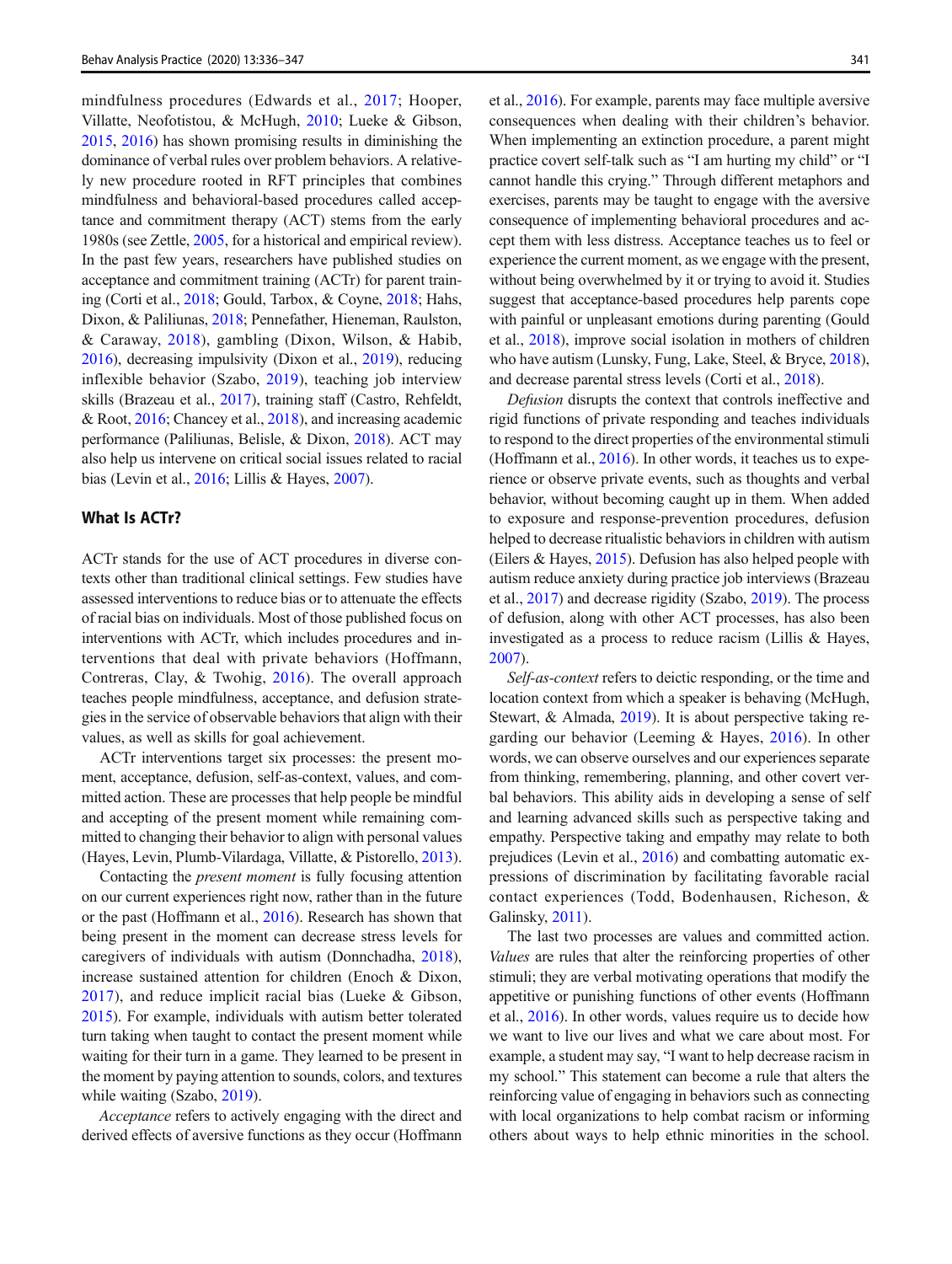Committed actions are the specific responses or steps taken to live up to our values. For example, we can value equality, but valuing it is not enough. Our actions should align with our values. Several strategies common to behavior analysis might help individuals behave in ways that align with their values, such as behavioral skills training or goal setting.

#### Specific Interventions

ACTr procedures have been shown to reduce prejudice across different domains, with varying populations and practices (Krafft, Ferrell, Levin, & Twohig, [2018](#page-10-0)). A few promising behavior-analytic interventions may also reduce racial bias or attenuate the effects of bias. We loosely organized these into categories of mindfulness and acceptance, perspective taking, clarifying values, and behavior-analytic and combined approaches.

Mindfulness and acceptance Mindfulness-based interventions may be promising for attenuating racial prejudice. Mindfulness is emerging as an evidence-based approach in psychology and behavior analysis. These procedures have been shown to help with a variety of behaviors, such as binge eating and weight loss (Godfrey, Gallo, & Afari, [2015](#page-10-0); Katterman, Kleinman, Hood, Nackers, & Corsica, [2014](#page-10-0)), aggressive or disruptive behavior (Fix & Fix, [2013](#page-10-0); Klingbeil et al., [2017](#page-10-0); Shonin, Van Gordon, Slade, & Griffiths, [2013\)](#page-11-0), and treatment of psychosis or schizophrenia (Khoury, Lecomte, Gaudiano, & Paquin, [2013](#page-10-0)). Mindfulness is defined in ACTr as "a skill set that allows one to contact fully the current environmental and personal context with open and flexible awareness" (Leeming & Hayes, [2016](#page-10-0), p. 159), and it involves acceptance, defusion, the present moment, and perspective taking of self. ACTr practitioners also consider being present and engaging in perspective taking of self as processes associated with behavior change when combined with values and committed action (Leeming & Hayes, [2016](#page-10-0)).

Mindfulness, in RFT, is defined "as the defused, accepting, open contact with the present moment and the private events it contains as a conscious human being experientially distinct from the content being noticed" (Fletcher & Hayes, [2005](#page-10-0), p. 322). Behavior analysts are beginning to integrate mindfulness-based procedures with commonly used behavioral techniques in our discipline. In such studies, behavior analysts define mindfulness in terms related to specific covert and overt behaviors associated with "mindfulness" and "mindfulness training" (Wolfgang & Catagnus, [2019\)](#page-11-0). We can also investigate related interventions and their outcomes with traditional behavior-analytic experimental designs. Indeed, behavior-analytic researchers have been implementing mindfulness interventions in single-subject designs over the past few years (Wolfgang & Catagnus, [2019\)](#page-11-0). Although the racial prejudice studies described next are not behavior analytic,

they may inspire researchers to implement behavior-analytic mindfulness-based procedures.

Undergraduates completed a mindful-attention awareness scale and then listened to either mindfulness or control audio recordings before completing an implicit association test (IAT). The IAT provided a measure of the strength of automatic associations derived from reaction speeds during two classification tasks related to race and age. Those who listened to the mindfulness recordings exhibited increased mindfulness and decreased implicit race and age bias (Lueke & Gibson, [2015\)](#page-10-0). A follow-up study assessed the benefits of a 10-min mindfulness meditation audiotape on discriminatory behavior (Lueke & Gibson, [2016](#page-10-0)). Participants in the mindfulness condition showed less discrimination than those in the two control conditions. IRAP researchers have used similar procedures (e.g., Edwards et al., [2017;](#page-9-0) Hooper et al., [2010](#page-10-0); Kishita et al., [2014](#page-10-0); Ritzert, Forsyth, Berghoff, Barnes-Holmes, & Nicholson, [2015\)](#page-11-0).

Training perspective taking ACTr and behavior-analytic researchers have developed various protocols to teach perspective taking, though typically for children (see, e.g., McHugh et al., [2019;](#page-10-0) Peters & Thompson, [2018\)](#page-11-0). A lack of perspective taking is one potential predictor of generalized prejudice (Levin et al., [2016\)](#page-10-0), so teaching and motivating people to take the perspective of out-group members may be an effective strategy for reducing racial bias. Perspective-taking strategies were shown to attenuate racial prejudice in college students, as assessed by IAT response (Todd et al., [2011](#page-11-0)). Participants adopted the perspective of an African American individual unfairly treated at a department store. The participants vividly visualized what the person might be thinking or feeling in such a situation or wrote a short narrative about a typical day in the life of someone from a minority group. The perspective-taking activities helped attenuate the automaticity of racially biased behaviors. Taking the perspective of others helps us identify with them more automatically (Todd, Bodenhausen, & Galinsky, [2012](#page-11-0)), reduces stereotyping and in-group favoritism (Galinsky & Moskowitz, [2000\)](#page-10-0), and attenuates automatic expressions of racial bias (Todd et al., [2011](#page-11-0)). Logically, different types of behavior-analytic perspective-taking protocols could also help to reduce bias or racism.

Under some conditions, perspective taking produces adverse effects, depending on context and individual characteristics (Parker, Atkins, & Axtell, [2008](#page-10-0)), but combining it with mindfulness may ameliorate such issues. For example, in a study investigating brief perspective-taking interventions, perspective taking alone made prejudicial views toward the elderly more negative. Adding a mindfulness component ameliorated this effect to some extent (Edwards et al., [2017](#page-9-0)). Behavioral researchers interested in attenuating racial bias could further investigate both mindfulness and perspectivetaking interventions.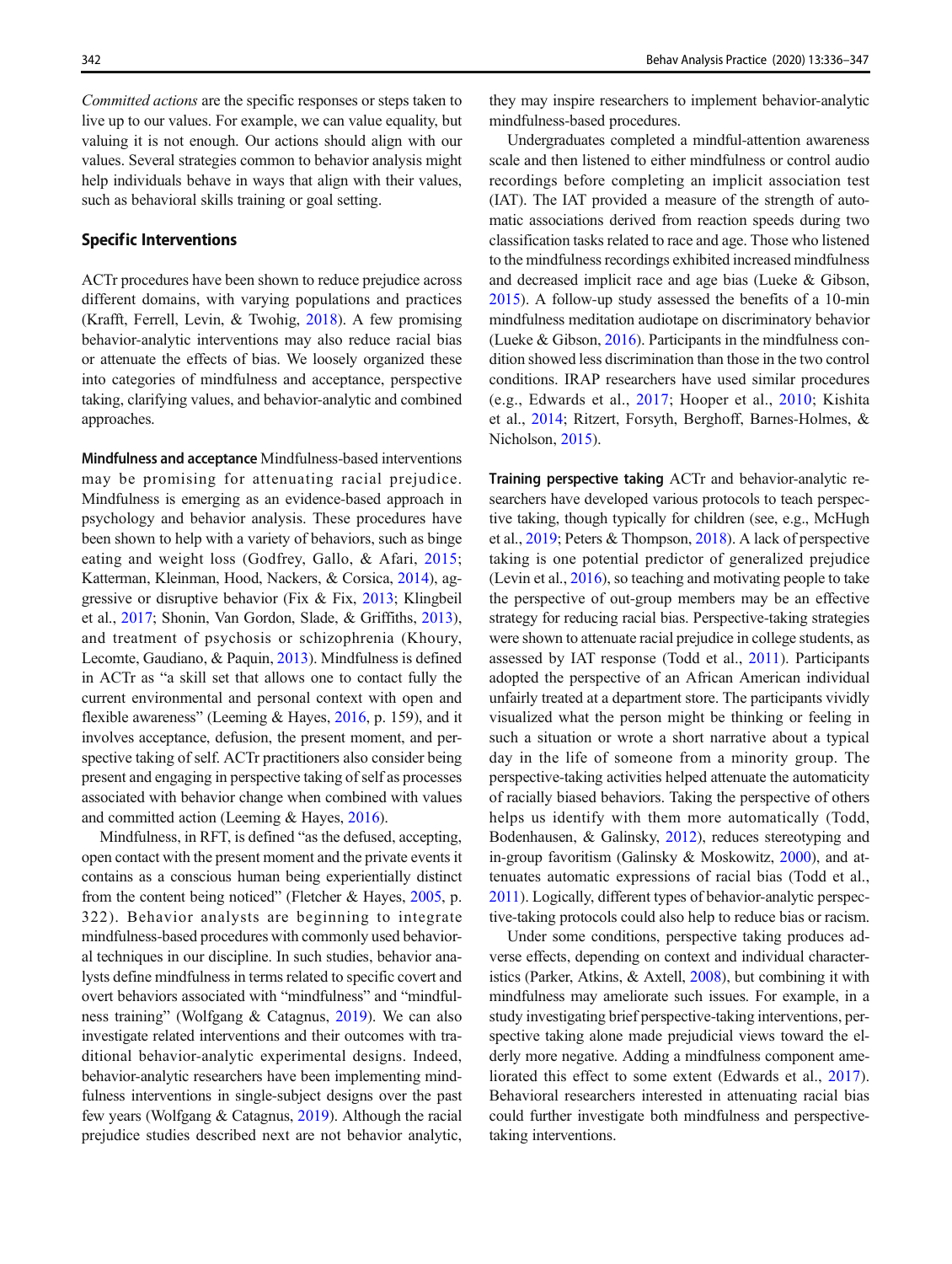Clarifying values In ACTr, value clarification corresponds to extended behavioral patterns that lead individuals to powerful yet delayed reinforcers. Value intervention is not a new procedure in psychology, as social psychologists have used it to boost social connection and cooperation while reducing the adverse effects of stereotype threat. For example, different value clarification exercises improved grades and decreased racial achievement gaps for low-performing African American students (Cohen et al., [2006\)](#page-9-0). The students wrote a series of essays in which they affirmed values of importance to them, and their grade point averages were positively affected even 2 years after the intervention. In a pilot intervention in a college setting, a short ACT-based lesson, but not a traditional lecture, led to some changes in how students responded on a prejudice-related questionnaire—particularly around positive behavioral intentions (Lillis & Hayes, [2007](#page-10-0)). Although the number of ACT-based studies using value clarification is limited, it may be a potential area for intervention research (Levin et al., [2016\)](#page-10-0).

Behavior-analytic and combined approaches More traditional interventions related to racial behavior also have potential (see Guerin, [2003](#page-10-0), [2005](#page-10-0)). Consider the study described previously about teacher bias with behavior-specific praise and reprimands for different demographic groups. A behavioranalytic intervention led to praise equity for the students. First, teachers were trained to use self-monitoring and received performance feedback on the overall number of behavior-specific praise and reprimands delivered each session. Next, they received training about the importance of equalizing behavior-specific praise across all students. Finally, performance feedback was altered to include information about the top three students praised and reprimanded and the bottom three students praised and reprimanded. After the final phases of training, children in all demographic categories received equitable rates of praise and reprimands.

Practitioners can collect data about racist behaviors, identify functions, develop an intervention, increase monitoring and reporting of prejudicial behaviors, reinforce alternative behaviors, or punish prejudice through social contingencies. Many potential prejudice reduction procedures fit neatly with traditional behavioral methods, such as reinforcing interracial socializing, altering listener responding, penalizing overt racism, modeling, developing relationships (see Arhin & Thyer, 2004, for a review), counterreasoning (Flannelly & Flannelly, [2000\)](#page-10-0), and behavioral training (Eilers, [2019\)](#page-9-0) or perspective taking (McHugh et al., [2019;](#page-10-0) Peters & Thompson, [2018](#page-11-0)). Practitioners can apply these approaches to everyday racial prejudice situations such as bullying, segregation, slurs, health access disparities, and hiring bias. They can also combine applied behavior analysis with ACTr interventions such as value clarification (Cohen et al., [2006;](#page-9-0) Cohen, Garcia, Purdie-Vaugns, Apfel, & Brzustoski, [2009\)](#page-9-0), mindfulness (Hooper et al., [2010](#page-10-0); Lueke & Gibson, [2015](#page-10-0), [2016](#page-10-0); Proulx et al., [2018](#page-11-0)), and perspective taking (Lai et al., [2016;](#page-10-0) Lillis & Hayes, [2007](#page-10-0); Todd et al., [2011](#page-11-0); Todd et al., [2012\)](#page-11-0).

# Part IV: Call for Collaboration Around Racism

There is room for much more behavior-analytic work targeting racial prejudice. Though it might take time and joint efforts by behavior-analytic, mindfulness, and ACTr researchers, the reduction of racism, bias, and prejudice is a worthy aim. Evidence is growing that derived relational technology, including mindfulness and ACTr interventions, may lead us to ideas for effective interventions (Critchfield et al., [2018;](#page-9-0) Dixon et al., [2018;](#page-9-0) Levin et al., [2016](#page-10-0); Lillis & Hayes, [2007;](#page-10-0) Miller, Cruz, & Ala'i-Rosales, [2019](#page-10-0); Todd et al., [2011\)](#page-11-0). What more can behavior analysis do to create meaningful, lasting change on a larger scale?

Overall, those in our scientific community should continue to investigate the emerging and promising procedures described thus far. Together, we can research and implement behavioral methods to mitigate prejudiced behaviors. As our profession grows globally (Behavior Analyst Certification Board, [2019\)](#page-9-0), professionals will no doubt witness racism from a new perspective. We hope readers will be inspired to think bigger and expanding to our broader communities. Furthermore, few studies have experimentally analyzed racial bias reduction or the attenuation of its effect on those who experience it.

Behavior analysts can follow many possible next steps. For example, we can do the following:

- Try to recognize and attenuate our personal and professional biased behaviors.
- Collect data to assess prejudicial behaviors in applied settings.
- Study the racial experience of professionals and those we serve in applied behavior analysis.
- Extend and replicate current studies to more diverse populations.
- Compare or combine components of ACTr and applied behavior analysis for prejudice reduction.
- & Develop interventions to address the private events involved in racial prejudice.
- & Explore strategies for reducing overt prejudiced behaviors in varied settings.
- & Create organizational procedures to systematically reduce prejudicial bias.
- & Conduct longitudinal studies of intervention outcomes.
- & Develop community-wide interventions for reducing prejudice.
- Develop procedures to attenuate the effects of racism on victims.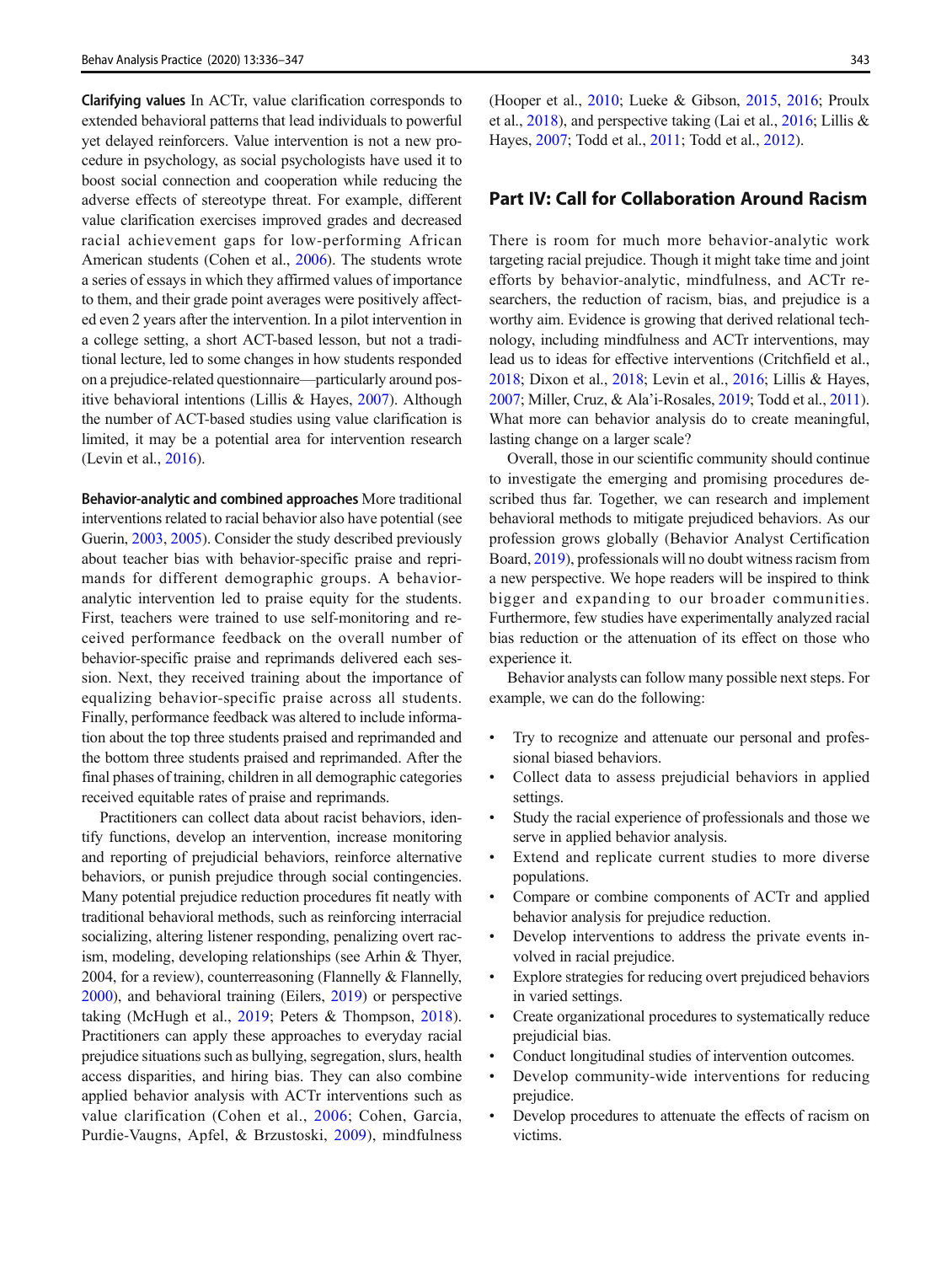& Ensure published articles include precise keywords if related to prejudice or racism.<sup>2</sup>

We should also try to improve service delivery to diverse populations that may be affected by racial bias from providers (Brodhead, Quigley, & Wilczynski, [2018;](#page-9-0) Fong, Ficklin, & Lee, [2017\)](#page-10-0). Unfortunately, recent survey data show that behavior analysts have minimal experience working with diverse cultural minorities and lack the training needed to respond to the multifaceted difficulties these groups face (Beaulieu, Addington, & Almeida, [2018;](#page-9-0) Conners, Johnson, Duarte, Murriky, & Marks, [2019](#page-9-0)). It is also likely that behavior analysts have little training in implementing ACTr-related interventions with diverse groups. For example, researchers have conducted mindfulness-based interventions in the broader White community (DeLuca, Kelman, & Waelde, [2018\)](#page-9-0), but a recent call has been made for their adaptation to working with ethnic and racial minorities (Proulx et al., [2018\)](#page-11-0).

The studies reviewed here suggest we can have a positive effect on race and prejudice using the tools and strategies described. The number of ACTr-related studies published by behavior analysts is on the rise (e.g., Brazeau et al., [2017](#page-9-0); Castro et al., [2016;](#page-9-0) Eilers & Hayes, [2015;](#page-9-0) Enoch & Dixon, [2017;](#page-9-0) Gould et al., [2018;](#page-10-0) Hahs et al., [2018;](#page-10-0) Paliliunas et al., [2018;](#page-10-0) Rosales, Jowett Hirst, Garcia, & Rehfeldt, [2019](#page-11-0)), and the topic is in at least one commonly used behavior analysis textbook (Cooper, Heron, & Heward, [2020\)](#page-9-0). However, it is unclear how many behavior analysts are aware of or competent in the use of ACTr-related and mindfulness strategies. We have no data yet on the use of these technologies in more traditional applied behavior-analytic settings but suspect most behavior analysts receive little to no training to integrate these specific strategies into their practice. We are currently collecting related data on this topic.

# Summary

This review presents studies of processes underlying racial bias and prejudice in humans. Behavior analysis has produced little research about direct-acting contingencies that lead to or attenuate racism or bias. Researchers in the field of DRR and ACTr-related procedures have accumulated a small body of research that may help us understand how racist views originate. Additionally, they have evaluated or piloted various individualized interventions to overcome some adverse effects of racial bias.

This article does not present a definitive solution to this complex social problem because the current behavioral research is neither sufficient nor robust. Instead, we are offering behavior analysts a summary of research deficits and potential applications for research and intervention. We encourage readers to be open and curious about bias and racism reduction research across a variety of approaches. We discourage professionals from focusing exclusively on RFT and ACTr or solely traditional behavioral accounts and hope they will join efforts in combining technologies to maximize outcomes. Racism is a devastating community and global issue. Working together, we can better understand and reduce racism and prejudice.

#### Compliance With Ethical Standards

Conflict of interest The authors declare that they have no conflict of interest.

Ethical approval This article does not contain any studies with human participants or animals performed by any of the authors.

# Literature Search Parameters

# Search 1

PsychInfo database, 1990 to current, select "Peer-reviewed."

Pub.Exact("Analysis of Verbal Behavior" OR "The Behavior Analyst" OR "Behavior and Philosophy" OR "Journal of Applied Behavior Analysis" OR "Journal of Organizational Behavior Management" OR "Behavior Modification" OR "Journal of the Experimental Analysis of Behavior" OR "Behavior Analysis: Research and Practice" OR "Behavioural Processes" OR "Behavior and Social Issues" OR "The Behavior Analyst Today" OR "Behavior Analysis in Practice" OR "The Psychological Record" OR "Behavioral Interventions") AND ti(racism OR racial OR bias OR prejudice OR racism OR stigma OR ethnicity)

## Search 2

PsychInfo database, 1990 to current, select "Peer-reviewed."

Pub.Exact("Analysis of Verbal Behavior" OR "The Behavior Analyst" OR "Behavior and Philosophy" OR "Journal of Applied Behavior Analysis" OR "Journal of Organizational Behavior Management" OR "Behavior Modification" OR "Journal of the Experimental Analysis of Behavior" OR "Behavior Analysis: Research and Practice" OR "Behavioural Processes" OR "Behavior and Social Issues" OR "The Behavior Analyst Today" OR "Behavior Analysis in Practice" OR "The Psychological Record" OR "Behavioral Interventions") AND ti(Black OR White OR Latin)

 $2$  Racism and *prejudice* are words that may engender a strong emotional reaction. However, less harsh words such as bias and discrimination already have special technical meanings in applied behavior analysis and research. Thus, using them as keywords may not help researchers correctly classify work so others in the field can locate it.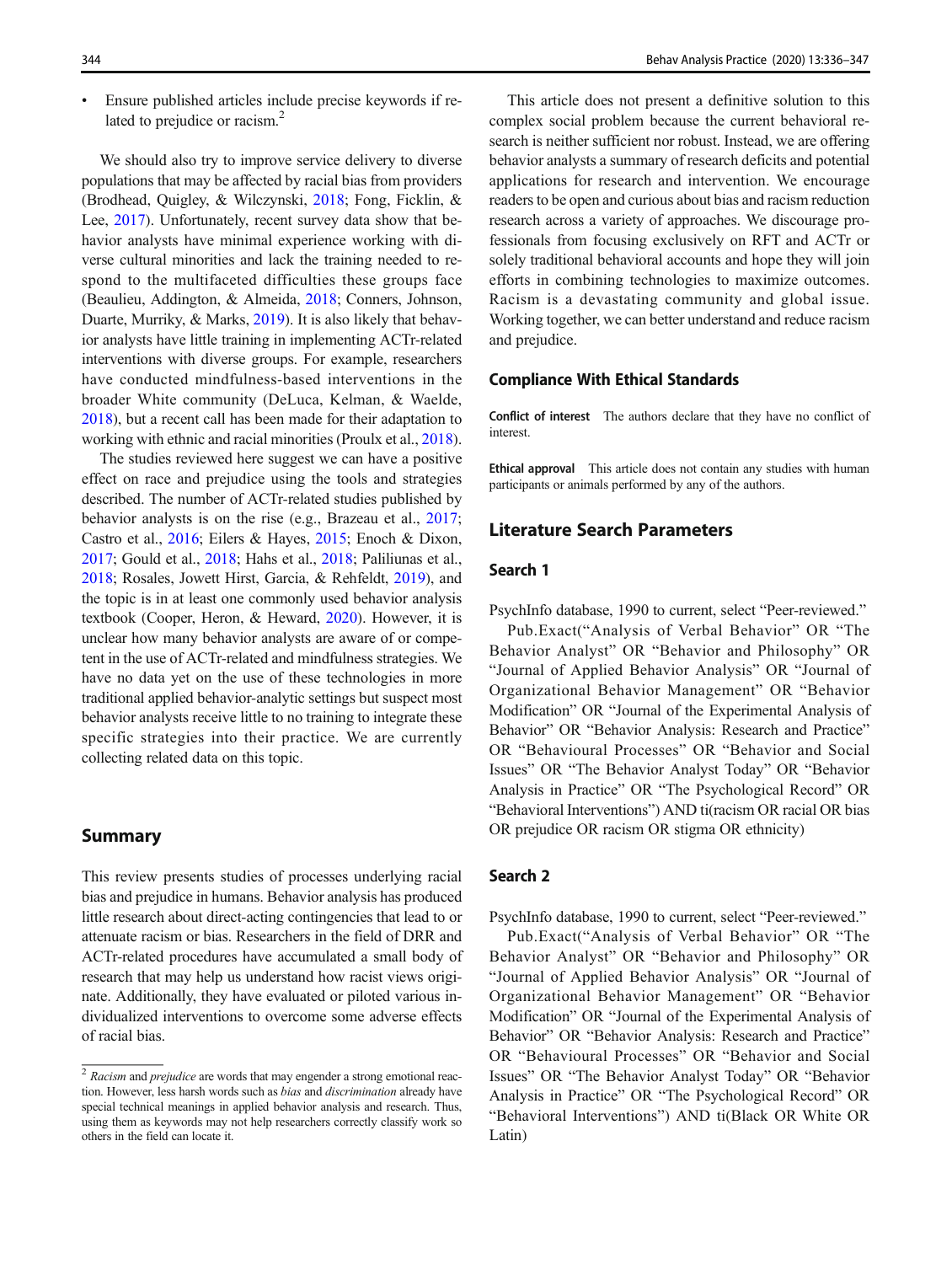<span id="page-9-0"></span>Open Access This article is licensed under a Creative Commons Attribution 4.0 International License, which permits use, sharing, adaptation, distribution and reproduction in any medium or format, as long as you give appropriate credit to the original author(s) and the source, provide a link to the Creative Commons licence, and indicate if changes were made. The images or other third party material in this article are included in the article's Creative Commons licence, unless indicated otherwise in a credit line to the material. If material is not included in the article's Creative Commons licence and your intended use is not permitted by statutory regulation or exceeds the permitted use, you will need to obtain permission directly from the copyright holder. To view a copy of this licence, visit <http://creativecommons.org/licenses/by/4.0/>.

# References

- Arhin, A., & Thyer, B. A. (2004). The causes of racial prejudice: A behavior analytic perspective. In J. L. Chin (Ed.), The psychology of racial prejudice and discrimination, Racism in America (Vol. I, pp. 1–19). Westport, CT: Praeger.
- Barnes-Holmes, D., Murphy, A., Barnes-Holmes, Y., & Stewart, I. (2010). The implicit relational assessment procedure: Exploring the impact of private versus public contexts and the response latency criterion on pro-White and anti-Black stereotyping among White Irish individuals. The Psychological Record, 60(1), 57–79.
- Beaulieu, L., Addington, J., & Almeida, D. (2018). Behavior analysts' training and practices regarding cultural diversity: The case for culturally competent care. Behavior Analysis in Practice, 12(3), 1–19.
- Behavior Analyst Certification Board. (2019). BCBA examination pass rates for verified course sequences 2014–2018. Retrieved from [https://www.bacb.com/wp-content/uploads/BCBA-Pass-Rates-](http://creativecommons.org/licenses/by/4.0/)[Alpha\\_190813.pdf](http://creativecommons.org/licenses/by/4.0/)
- Brazeau, K., Rehfeldt, R. A., Mazo, A., Smalley, S., Krus, S., & Henson, L. (2017). On the efficacy of mindfulness, defusion, and behavioral skills training on job interviewing skills in dually-diagnosed adults with developmental disorders. Journal of Contextual Behavioral Science, 6(2), 145–151.
- Briggs, H. E., & Paulson, R. I. (1996). Racism. In M. A. Mattaini & B. A. Thyer (Eds.), Finding solutions to social problems: Behavioral strategies for change (pp. 147–177). Washington, DC: American Psychological Association.
- Brodhead, M. T., Quigley, S. P., & Wilczynski, S. M. (2018). A call for discussion about scope of competence in behavior analysis. Behavior Analysis in Practice, 11(4), 424–435.
- Castro, M., Rehfeldt, R. A., & Root, W. B. (2016). On the role of values clarification and committed actions in enhancing the engagement of direct care workers with clients with severe developmental disorders. Journal of Contextual Behavioral Science, 5, 201–207.
- Chancey, C., Weihl, C., Root, W. B., Rehfeldt, R. A., McCauley, D., Takeguchi, K., & Pritchard, J. (2018). The impact of mindfulness skills on interactions between direct care staff and adults with developmental disabilities. Journal of Contextual Behavioral Science, 12, 160–169. <https://doi.org/10.1016/j.jcbs.2018.07.004>.
- Cohen, G. L., Garcia, J., Apfel, N., & Master, A. (2006). Reducing the racial achievement gap: A social-psychological intervention. Science, 313, 1307–1310.
- Cohen, G. L., Garcia, J., Purdie-Vaugns, V., Apfel, N., & Brzustoski, P. (2009). Recursive processes in self-affirmation: Intervening to close the minority achievement gap. Science, 324, 400–403.
- Conners, B., Johnson, A., Duarte, J., Murriky, R., & Marks, K. (2019). Future directions of training and fieldwork in diversity issues in applied behavior analysis. Behavior Analysis in Practice, 12, 1–10.
- Cooper, J. O., Heron, T. E., & Heward, W. L. (2020). Applied behavior analysis (3rd ed.). Upper Saddle River, NJ: Pearson.
- Corti, C., Pergolizzi, F., Vanzin, L., Cargasacchi, G., Villa, L., Pozzi, M., & Molteni, M. (2018). Acceptance and commitment therapyoriented parent-training for parents of children with autism. Journal of Child and Family Studies, 27, 2887–2900.
- Critchfield, T. S., Barnes-Holmes, D., & Dougher, M. J. (2018). What Sidman did: Historical and contemporary significance of research on derived stimulus relations. Perspectives on Behavioral Science, 41, 9–32.
- de Carvalho, M. P., & de Rose, J. C. (2014). Understanding racial attitudes through the stimulus equivalence paradigm. The Psychological Record, 64, 527–536.
- De Houwer, J. (2019). Implicit bias is behavior: A functional-cognitive perspective on implicit bias. Perspectives on Psychological Science, 14, 835–840.
- DeLuca, S. M., Kelman, A. R., & Waelde, L. C. (2018). A systematic review of ethnoracial representation and cultural adaptation of mindfulness- and meditation-based interventions. Psychological Studies, 63, 117–129.
- Dixon, M. R., Belisle, J., Rehfeldt, R. A., & Root, W. B. (2018). Why we are still not acting to save the world: The upward challenge of a post-Skinnerian behavior science. Perspectives on Behavior Science, 41, 241–267.
- Dixon, M. R., Branon, A., Nastally, B. L., & Mui, N. (2009). Examining prejudice towards Middle Eastern persons via a transformation of stimulus functions. The Behavior Analyst Today, 10, 295–318.
- Dixon, M. R., & Lemke, M. (2007). Reducing prejudice towards Middle Eastern persons as terrorists. European Journal of Behavior Analysis, 8, 5–12.
- Dixon, M. R., Paliliunas, D., Belisle, J., Speelman, R. C., Gunnarsson, K. F., & Shaffer, J. L. (2019). The effect of brief mindfulness training on momentary impulsivity. Journal of Contextual Behavioral Science, 11, 15–20.
- Dixon, M. R., Rehfeldt, R. A., Zlomke, K. R., & Robinson, A. (2006a). Exploring the development and dismantling of equivalence classes involving terrorist stimuli. The Psychological Record, 56, 83–103.
- Dixon, M. R., Wilson, A. N., & Habib, R. (2016). Neurological evidence of acceptance and commitment therapy effectiveness in college-age gamblers. Journal of Contextual Behavioral Science, 5, 80–88.
- Dixon, M. R., Zlomke, K. M., & Rehfeldt, R. A. (2006b). Restoring Americans' nonequivalent frames of terror: An application of relational frame theory. The Behavior Analyst Today, 7, 275–289.
- Donnchadha, S. Ó. (2018). Stress in caregivers of individuals with intellectual or developmental disabilities: A systematic review of mindfulness-based interventions. Journal of Applied Research in Intellectual Disabilities, 31, 181–192.
- Drake, C. E., Kramer, S., Sain, T., Swiatek, R., Kohn, K., & Murphy, M. (2015). Exploring the reliability and convergent validity of implicit racial evaluations. Behavior and Social Issues, 24, 68–87.
- Edwards, D. J., McEnteggart, C., Barnes-Holmes, Y., Lowe, R., Evans, N., & Vilardaga, R. (2017). The impact of mindfulness and perspective-taking on implicit associations toward the elderly: A relational frame theory account. Mindfulness, 8(6), 1615–1622.
- Eilers, H. J. (2019). The utility of a function-based approach to intimate partner violence and gender bias in family courts. Behavior Analysis in Practice, 12, 869–878. [https://doi.org/10.1007/s40617-019-](https://doi.org/10.1007/s40617-019-00383-0) [00383-0.](https://doi.org/10.1007/s40617-019-00383-0)
- Eilers, H. J., & Hayes, S. C. (2015). Exposure and response prevention therapy with cognitive defusion exercises to reduce repetitive and restrictive behaviors displayed by children with autism spectrum disorder. Research in Autism Spectrum Disorders, 19, 18–31.
- Enoch, M. R., & Dixon, M. R. (2017). The use of a child-based acceptance and commitment therapy curriculum to increase attention. Child & Family Behavior Therapy, 39(3), 200–224.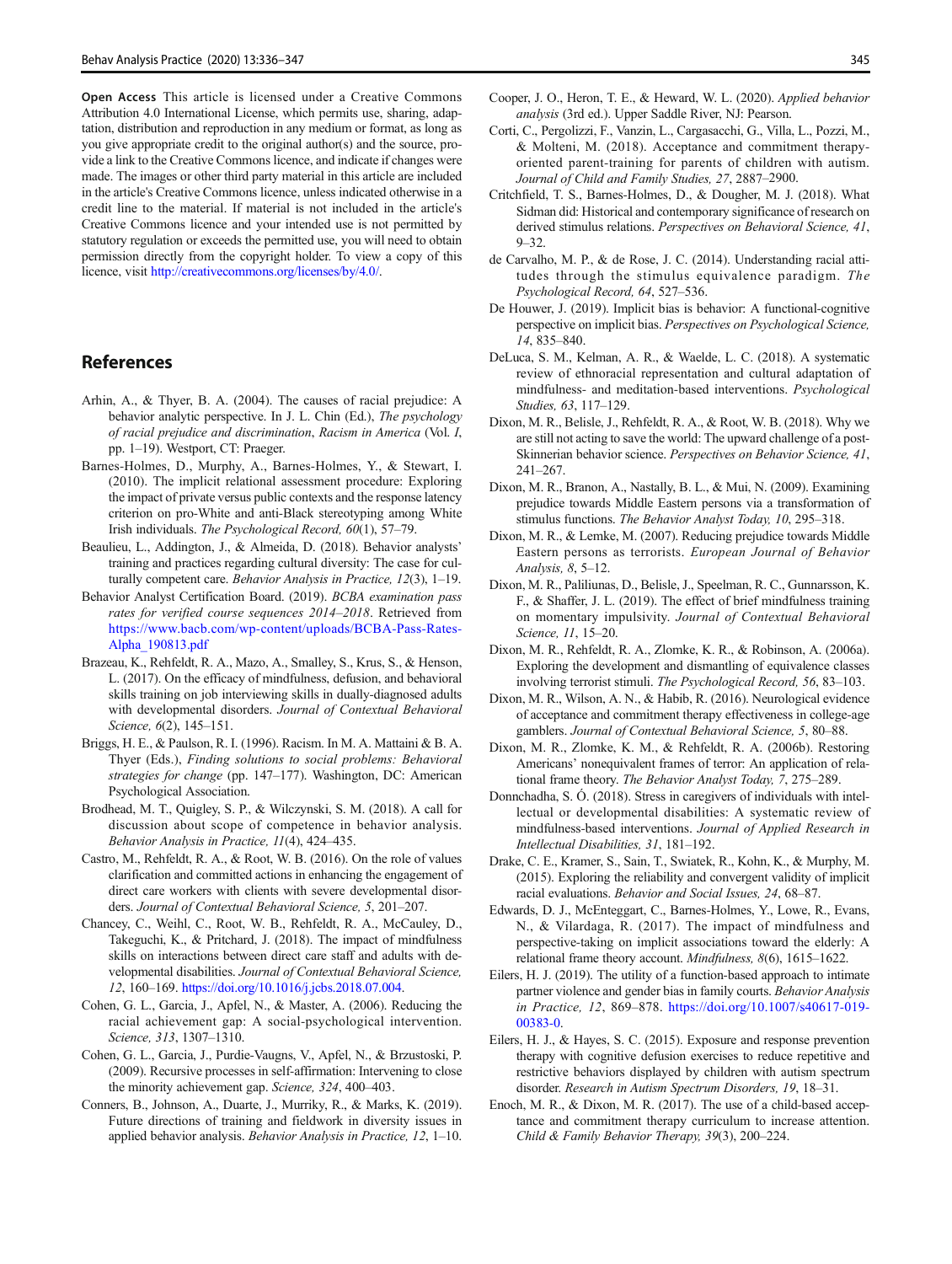- <span id="page-10-0"></span>Fix, R., & Fix, S. (2013). The effects of mindfulness-based treatments for aggression: A critical review. Aggression and Violent Behavior, 18(2), 219–219.
- Flannelly, L. T., & Flannelly, K. J. (2000). Reducing people's judgment bias about their level of knowledge. The Psychological Record, 50(3), 587–600.
- Fletcher, L., & Hayes, S. C. (2005). Relational frame theory, acceptance and commitment therapy, and a functional analytic definition of mindfulness. Journal of Rational-Emotive and Cognitive-Behavior Therapy, 23(4), 315–336.
- Fong, E. H., Ficklin, S., & Lee, H. Y. (2017). Increasing cultural understanding and diversity in applied behavior analysis. Behavior Analysis: Research and Practice, 17, 103–113.
- Galinsky, A. D., & Moskowitz, G. B. (2000). Perspective-taking: Decreasing stereotype expression, stereotype accessibility, and ingroup favoritism. Journal of Personality and Social Psychology, 78(4), 708–724.
- Gifford, E. V., & Hayes, S. C. (1999). Functional contextualism: A pragmatic philosophy for behavioral science. In W. O'Donohue & R. Kitchener (Eds.), Handbook of behaviorism (pp. 285–327). San Diego, CA: Academic Press.
- Godfrey, K., Gallo, L., & Afari, N. (2015). Mindfulness-based interventions for binge eating: A systematic review and meta-analysis. Journal of Behavioral Medicine, 38(2), 348–362.
- Golijani-Moghaddam, N., Hart, A., & Dawson, D. L. (2013). The implicit relational assessment procedure: Emerging reliability and validity data. Journal of Contextual Behavioral Science, 2(3–4), 105–119.
- Gould, E. R., Tarbox, J., & Coyne, L. (2018). Evaluating the effects of acceptance and commitment training on the overt behavior of parents of children with autism. Journal of Contextual Behavioral Science, 7, 81–88.
- Guerin, B. (2003). Combating prejudice and racism: New interventions from a functional analysis of racist language. Journal of Community & Applied Social Psychology, 13, 29–45.
- Guerin, B. (2005). Combating everyday racial discrimination without assuming "racists" or "racism": New intervention ideas from a contextual analysis. Behavior and Social Issues, 14, 46–70.
- Hahs, A. D., Dixon, M. R., & Paliliunas, D. (2018). Randomized controlled trial of a brief acceptance and commitment training for parents of individuals diagnosed with autism spectrum disorders. Journal of Contextual Behavioral Science, 12, 154–159.
- Hauserman, N., Walen, S. R., & Behling, M. (1973). Reinforced racial integration in the first grade: A study in generalization. Journal of Applied Behavior Analysis, 6(2), 193–200.
- Hayes, S. C., Levin, M. E., Plumb-Vilardaga, J., Villatte, J. L., & Pistorello, J. (2013). Acceptance and commitment therapy and contextual behavioral science: Examining the progress of a distinctive model of behavioral and cognitive therapy. Behavior Therapy, 44(2), 180–198.
- Hoffmann, A. N., Contreras, B. P., Clay, C. J., & Twohig, M. P. (2016). Acceptance and commitment therapy for individuals with disabilities: A behavior analytic strategy for addressing private events in challenging behavior. Behavior Analysis in Practice, 9, 14–24.
- Hooper, N., Villatte, M., Neofotistou, E., & McHugh, L. (2010). The effects of mindfulness versus thought suppression on implicit and explicit measures of experiential avoidance. International Journal of Behavioral Consultation and Therapy, 6, 233–244.
- Katterman, S., Kleinman, B., Hood, M., Nackers, L., & Corsica, J. (2014). Mindfulness meditation as an intervention for binge eating, emotional eating, and weight loss: A systematic review. Eating Behaviors, 15(2), 197–204.
- Khoury, B., Lecomte, T., Gaudiano, B., & Paquin, K. (2013). Mindfulness interventions for psychosis: A meta-analysis. Schizophrenia Research, 150(1), 176–184.
- Kishita, N., Muto, T., Ohtsuki, T., & Barnes-Holmes, D. (2014). Measuring the effect of cognitive defusion using the implicit

relational assessment procedure: An experimental analysis with a highly socially anxious sample. Journal of Contextual Behavioral Science, 3, 8–15.

- Klingbeil, D., Fischer, A., Renshaw, T., Bloomfield, B., Polakoff, B., Willenbrink, J., . . . Chan, K. (2017). Effects of mindfulness-based interventions on disruptive behavior: A meta-analysis of single-case research. Psychology in the Schools, 54(1), 70–87.
- Knochel, A. E., Blair, K. C., Kincaid, D., & Randazzo, A. (2019). Promoting equity in teachers' use of behavior-specific praise with self-monitoring and performance feedback. Manuscript submitted for publication.
- Kohlenberg, B. S., Hayes, S. C., & Hayes, L. J. (1991). The transfer of contextual control over equivalence classes through equivalence classes: A possible model of social stereotyping. Journal of the Experimental Analysis of Behavior, 56, 505–518.
- Krafft, J., Ferrell, J., Levin, M. E., & Twohig, M. P. (2018). Psychological inflexibility and stigma: A meta-analytic review. Journal of Contextual Behavioral Science, 7, 15–28.
- Lai, C. K., Skinner, A. L., Cooley, E., Murrar, S., Brauer, M., Devos, T., et al. (2016). Reducing implicit racial preferences: II. Intervention effectiveness across time. Journal of Experimental Psychology: General, 145, 1001–1016.
- Leeming, E., & Hayes, S. C. (2016). Parents are people too: The importance of parental psychological flexibility. Clinical Psychology: Science and Practice, 23(2), 158-160.
- Levin, M. E., Luoma, J. B., Vilardaga, R., Lillis, J., Nobles, R., & Hayes, S. C. (2016). Examining the role of psychological inflexibility, perspective taking, and empathic concern in generalized prejudice. Journal of Applied Social Psychology, 46, 180–191.
- Lillis, J., & Hayes, S. C. (2007). Applying acceptance, mindfulness, and values to the reduction of prejudice: A pilot study. Behavior Modification, 31, 389–411.
- Lueke, A., & Gibson, B. (2015). Mindfulness meditation reduces implicit age and race bias: The role of reduced automaticity of responding. Social Psychological and Personality Science, 6, 284–291.
- Lueke, A., & Gibson, B. (2016). Brief mindfulness meditation reduces discrimination. Psychology of Consciousness: Theory, Research, and Practice, 3, 34–44.
- Lunsky, Y., Fung, K., Lake, J., Steel, L., & Bryce, K. (2018). Evaluation of acceptance and commitment therapy (ACT) for mothers of children and youth with autism spectrum disorder. Mindfulness, 9, 1110–1116.
- McGlinchey, A., & Keenan, M. (1997). Stimulus equivalence and social categorization in Northern Ireland. Behavior and Social Issues, 7(2), 113–128. [https://doi.org/10.5210/bsi.v7i2.310.](https://doi.org/10.5210/bsi.v7i2.310)
- McHugh, L., Stewart, I., & Almada, P. (2019). A contextual behavioral guide to the self: Theory and practice. New Harbinger Publications.
- Miller, K. L., Cruz, A. R., & Ala'i-Rosales, S. (2019). Inherent tensions and possibilities: Behavior analysis and cultural responsiveness. Behavior and Social Issues 28(1), 16-36.
- Mizael, T. M., de Almeida, J. H., Silveira, C. C., & de Rose, J. C. (2016). Changing racial bias by transfer of functions in equivalence classes. The Psychological Record, 66, 451–462.
- Paliliunas, D., Belisle, J., & Dixon, M. R. (2018). A randomized control trial to evaluate the use of acceptance and commitment therapy (ACT) to increase academic performance and psychological flexibility in graduate students. Behavior Analysis in Practice, 11, 241-253.
- Parker, S. K., Atkins, P. W., & Axtell, C. M. (2008). Building better workplaces through individual perspective taking: A fresh look at a fundamental human process. International Review of Industrial and Organizational Psychology, 23, 149–198.
- Pennefather, J., Hieneman, M., Raulston, T. J., & Caraway, N. (2018). Evaluation of an online training program to improve family routines, parental well-being, and the behavior of children with autism. Research in Autism Spectrum Disorders, 54, 21–26.